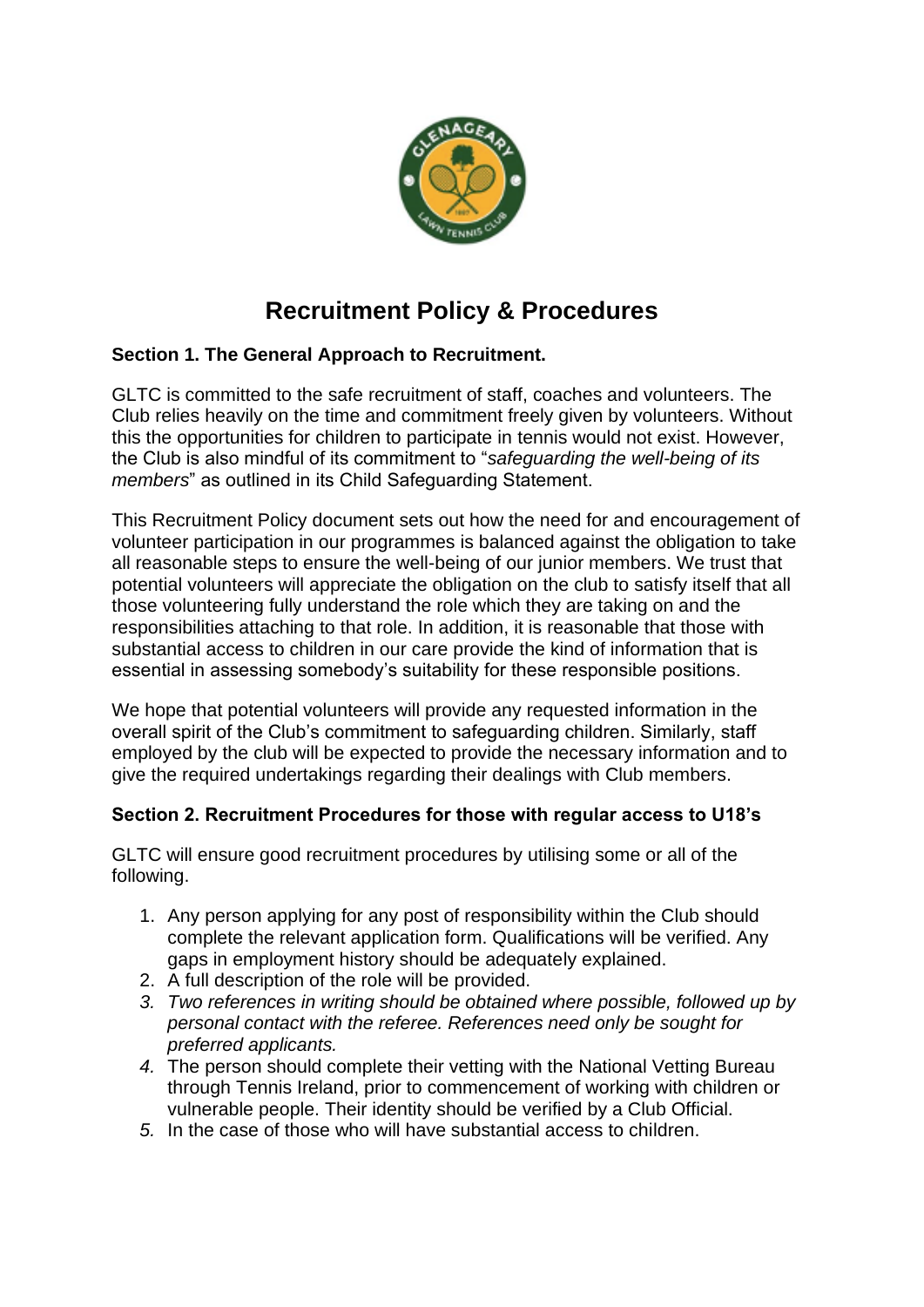- *1.* An assessment should be done of the individual's experience of workingwith children or young people and knowledge of safeguarding issues
- *2.* An assessment should be done of their commitment to promoting good practice.
- *3.* Their ability to communicate with children and young people should be assessed.

This assessment will be done in the way most appropriate to the particular position.

6. Any appointment, whether paid or voluntary, should be approved by the Club's Executive Committee

7. A probationary period (six months for staff or long-term volunteers) should be set and this can be used to assess the leader's commitment to promoting good practice in relation to young people.

8. Once recruited into the position, all Sports Leaders should be adequately managed and inducted into all relevant policies and procedures.

*9. All leaders / volunteers should agree to and sign up the relevant Code of Conduct for those working with children and young people.*

*10. Leaders and volunteers should meet with Club officials and should understand the role that they are taking on. This is very important if moving from one role to another among different skill sets, ages, genders etc. Working with young people will have additional responsibilities due to their vulnerability.*

*11. Leaders and volunteers should commit to complete the necessary safeguarding training for their role.*

*12.* Leaders and volunteers should be reminded that supervision is a vital safeguard for the Club and they should never work alone.

*13. 13.* Leaders and volunteers should know who the Children's Officers/Designated Liaison Person are with the Club and should understand the youth structures of the Club.

## **Section 3. For Ad-hoc Volunteers to GLTC**

The following recommendations are advised for those volunteering on an ad hoc basis.

All leaders / volunteers should agree to and sign up the relevant Code of Conduct for those working with children and young people.

Leaders and volunteers should understand the role that they are taking on. This is very important if moving from one role to another among different skill sets, ages, genders etc. Working with young people will have additional responsibilities due to their vulnerability.

Leaders and volunteers should commit to complete the necessary safeguarding training for their role if volunteering on a regular basis.

Leaders and volunteers should be reminded that supervision is a vital safeguard for the Club and they should never work alone.